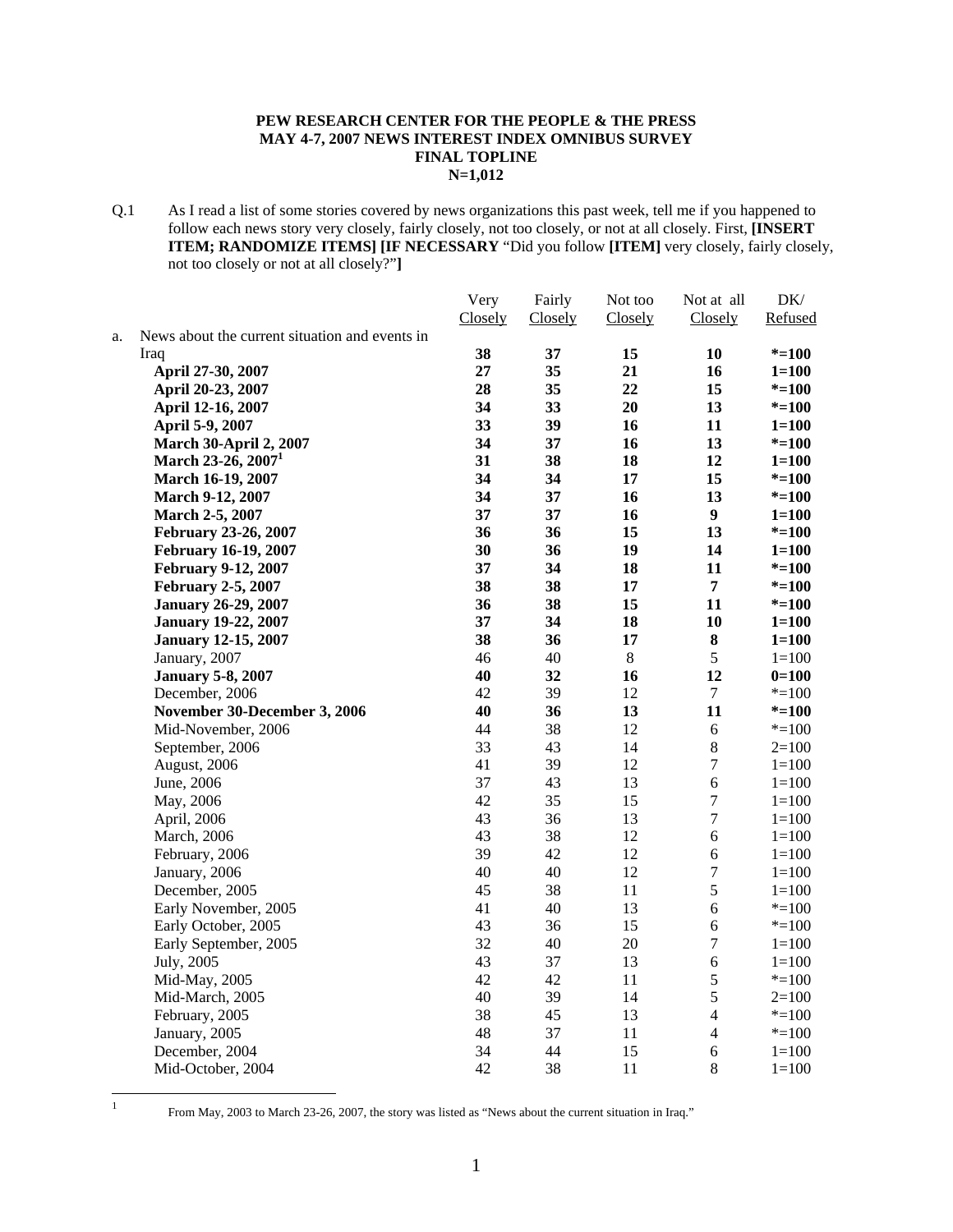## **Q.1 CONTINUED…**

|    |                                                 | Very    | Fairly  | Not too          | Not at all               | DK/       |
|----|-------------------------------------------------|---------|---------|------------------|--------------------------|-----------|
|    |                                                 | Closely | Closely | Closely          | Closely                  | Refused   |
|    | Early September, 2004                           | 47      | 37      | 9                | 6                        | $1 = 100$ |
|    | August, 2004                                    | 39      | 42      | 12               | 6                        | $1 = 100$ |
|    | July, 2004                                      | 43      | 40      | 11               | 6                        | $* = 100$ |
|    | June, 2004                                      | 39      | 42      | 12               | 6                        | $1 = 100$ |
|    | April, 2004                                     | 54      | 33      | $\,8\,$          | 5                        | $* = 100$ |
|    | Mid-March, 2004                                 | 47      | 36      | 12               | $\overline{4}$           | $1 = 100$ |
|    | Early February, 2004                            | 47      | 38      | 10               | $\overline{4}$           | $1 = 100$ |
|    | Mid-January, 2004                               | 48      | 39      | 9                | $\overline{\mathcal{L}}$ | $* = 100$ |
|    | December, 2003                                  | 44      | 38      | 11               | $\boldsymbol{6}$         | $1 = 100$ |
|    | November, 2003                                  | 52      | 33      | $\overline{9}$   | $\mathfrak s$            | $1 = 100$ |
|    | September, 2003                                 | 50      | 33      | 10               | 6                        | $1 = 100$ |
|    | Mid-August, 2003                                | 45      | 39      | 10               | 5                        | $1 = 100$ |
|    | Early July, 2003                                | 37      | 41      | 13               | $8\,$                    | $1 = 100$ |
|    | June, 2003                                      | 46      | 35      | 13               | $\sqrt{6}$               | $* = 100$ |
|    | May, 2003                                       | 63      | 29      | 6                | $\overline{c}$           | $* = 100$ |
|    | April 11-16, 2003 <sup>2</sup>                  | 47      | 40      | 10               | $\overline{c}$           | $1 = 100$ |
|    | April 2-7, 2003                                 | 54      | 34      | $\overline{9}$   | $\overline{c}$           | $1 = 100$ |
|    | March 20-24, 2003                               | 57      | 33      | $\boldsymbol{7}$ | $\overline{c}$           | $1 = 100$ |
|    | March 13-16, 2003 <sup>3</sup>                  | 62      | 27      | $\sqrt{6}$       | $\overline{\mathbf{4}}$  | $1 = 100$ |
|    | February, 2003                                  | 62      | 25      | $\,8\,$          | $\overline{\mathcal{L}}$ | $1 = 100$ |
|    | January, 2003                                   | 55      | 29      | 10               | $\overline{4}$           | $2=100$   |
|    | December, 2002                                  | 51      | 32      | 10               | 6                        | $1 = 100$ |
|    | Late October, 2002                              | 53      | 33      | $8\,$            |                          |           |
|    |                                                 |         |         |                  | $\sqrt{5}$               | $1 = 100$ |
|    | Early October, 2002                             | 60      | 28      | $\boldsymbol{6}$ | $\sqrt{5}$               | $1 = 100$ |
|    | Early September, 2002 <sup>4</sup>              | 48      | 29      | 15               | 6                        | $2=100$   |
| b. |                                                 |         |         |                  |                          |           |
|    | The debate in Washington over U.S. policy in    | 30      | 31      | 19               | 20                       | $* = 100$ |
|    | Iraq<br>April 27-30, 2007                       | 18      | 31      | 21               | 29                       | $1 = 100$ |
|    |                                                 | 22      | 29      | 24               | 25                       | $* = 100$ |
|    | April 20-23, 2007                               | 25      | 29      | 22               |                          |           |
|    | April 12-16, 2007                               | 31      | 28      | 20               | 23<br>21                 | $1 = 100$ |
|    | April 5-9, 2007                                 |         |         |                  |                          | $* = 100$ |
|    | <b>March 30-April 2, 2007</b>                   | 26      | 29      | 21               | 23                       | $1 = 100$ |
|    | <b>TREND FOR COMPARISON:</b>                    |         |         |                  |                          |           |
|    | <b>January 12-15, 2007: President</b>           |         |         |                  |                          |           |
|    | Bush's proposal to increase the                 |         |         |                  |                          |           |
|    | number of U.S. troops in Iraq                   | 40      | 33      | 13               | 13                       | $1 = 100$ |
| c. | The release of a book by George Tenet about     |         |         |                  |                          |           |
|    | his experiences as CIA director                 | 9       | 17      | 19               | 54                       | $1 = 100$ |
|    |                                                 |         |         |                  |                          |           |
| d. | News about candidates for the 2008 presidential |         |         |                  |                          |           |
|    | election                                        | 23      | 34      | 21               | 21                       | $1 = 100$ |
|    | April 27-30, 2007                               | 14      | 30      | 29               | 26                       | $1 = 100$ |
|    | April 20-23, 2007                               | 18      | 28      | 27               | 27                       | $* = 100$ |
|    | April 12-16, 2007                               | 18      | 28      | 27               | 27                       | $* = 100$ |
|    | April 5-9, 2007                                 | 25      | 30      | 26               | 19                       | $* = 100$ |
|    | <b>March 30-April 2, 2007</b>                   | 20      | 29      | 27               | 23                       | $1 = 100$ |
|    |                                                 |         |         |                  |                          |           |

 $\frac{1}{2}$ From March 20-24, 2003 to April 11-16, 2003, the story was listed as "News about the war in Iraq."

From Early October, 2002, to March 13-16, 2003, the story was listed as "Debate over the possibility that the U.S. will take military action in Iraq."

In Early September, 2002, the story was listed as "Debate over the possibility that the U.S. will invade Iraq."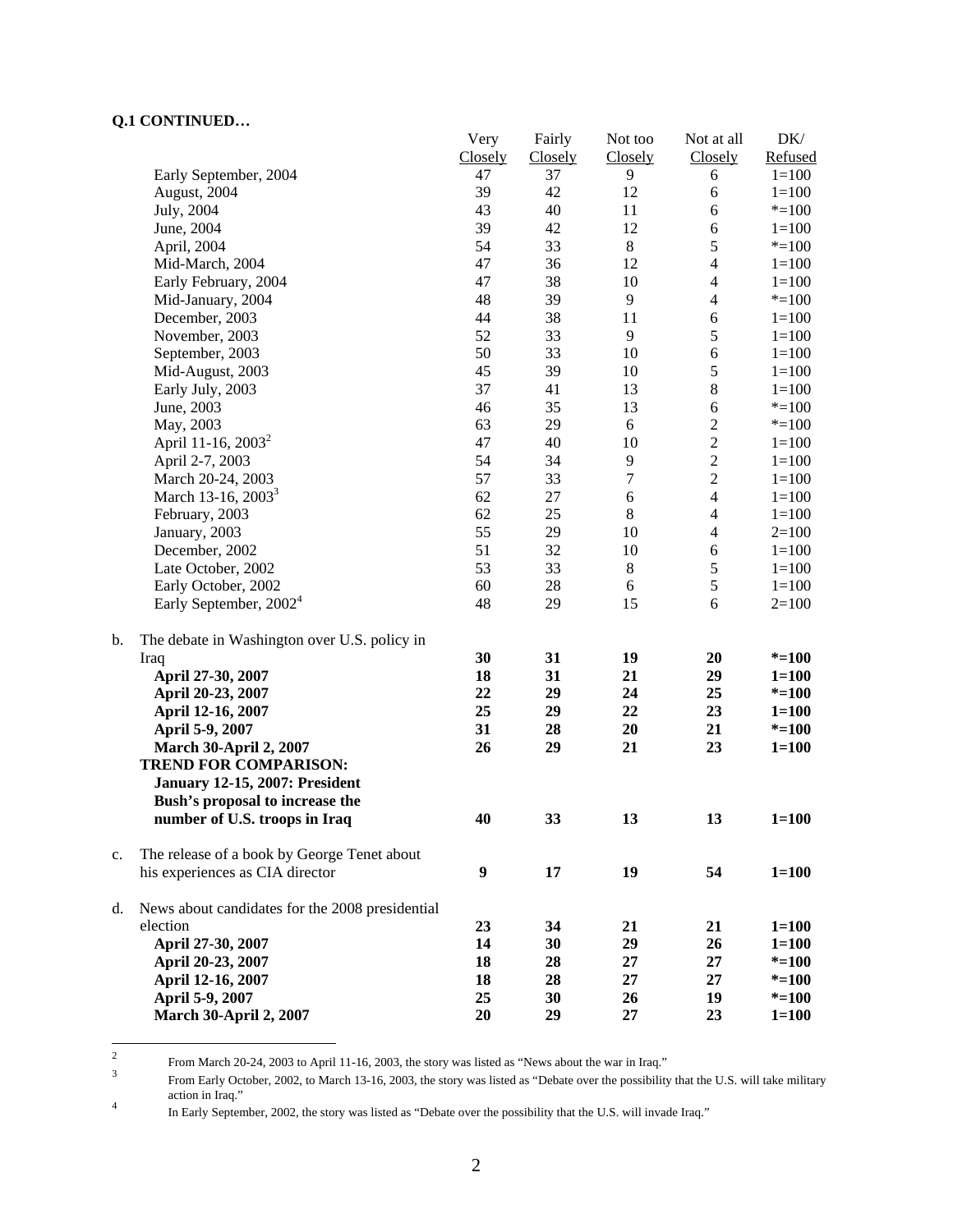## **Q.1 CONTINUED…**

|                                         | Very    | Fairly  | Not too     | Not at all     | DK/       |
|-----------------------------------------|---------|---------|-------------|----------------|-----------|
|                                         | Closely | Closely | Closely     | Closely        | Refused   |
| March 23-26, 2007                       | 20      | 32      | 22          | 26             | $* = 100$ |
| March 16-19, 2007                       | 15      | 28      | 29          | 27             | $1 = 100$ |
| March 9-12, 2007                        | 24      | 30      | 23          | 23             | $* = 100$ |
| March 2-5, 2007                         | 19      | 31      | 26          | 23             | $1 = 100$ |
| February 23-26, 2007                    | 22      | 33      | 24          | 21             | $* = 100$ |
| <b>February 16-19, 2007</b>             | 18      | 32      | 22          | 27             | $1 = 100$ |
| <b>February 9-12, 2007</b>              | 24      | 30      | 24          | 21             | $1 = 100$ |
| <b>February 2-5, 2007</b>               | 24      | 36      | 22          | 18             | $* = 100$ |
| <b>January 26-29, 2007</b>              | 24      | 33      | 23          | 20             | $* = 100$ |
| <b>January 19-22, 2007</b> <sup>5</sup> | 24      | 27      | 22          | 26             | $1 = 100$ |
| <b>2004 Presidential Election</b>       |         |         |             |                |           |
| November, 2004 $(RVs)$                  | 52      | 36      | $\,$ 8 $\,$ | $\overline{4}$ | $* = 100$ |
| Mid-October, 2004                       | 46      | 30      | 12          | 11             | $1 = 100$ |
| August, 2004                            | 32      | 38      | 16          | 14             | $* = 100$ |
| July, 2004                              | 29      | 37      | 18          | 15             | $1 = 100$ |
| April, 2004                             | 31      | 33      | 19          | 16             | $1 = 100$ |
| Mid-March, 2004                         | 35      | 34      | 18          | 13             | $* = 100$ |
| Late February, 2004                     | 24      | 40      | 23          | 12             | $1 = 100$ |
| Early February, 2004 <sup>6</sup>       | 29      | 37      | 20          | 13             | $1 = 100$ |
| Mid-January, 2004                       | 16      | 30      | 27          | 26             | $1 = 100$ |
| Early January, 2004                     | 14      | 32      | 30          | 23             | $1 = 100$ |
| December, 2003                          | 16      | 26      | 27          | 30             | $1 = 100$ |
| November, 2003                          | 11      | 26      | 34          | 28             | $1 = 100$ |
| October, 2003                           | 12      | 27      | 28          | 32             | $1 = 100$ |
| September, 2003                         | 17      | 25      | 30          | 27             | $1 = 100$ |
| Mid-August, 2003                        | 12      | 27      | 27          | 33             | $1 = 100$ |
| May, 2003                               | $\,8\,$ | 19      | 31          | 41             | $1 = 100$ |
| January, 2003                           | 14      | 28      | 29          | 28             | $1 = 100$ |
| <b>2000 Presidential Election</b>       |         |         |             |                |           |
| Early November, 2000 (RVs)              | 39      | 44      | 12          | $\sqrt{5}$     | $* = 100$ |
| Mid-October, 2000 (RVs)                 | 40      | 37      | 15          | $\,8\,$        | $* = 100$ |
| Early October, 2000 (RVs)               | 42      | 36      | 15          | $\sqrt{6}$     | $1 = 100$ |
| September, 2000                         | 22      | 42      | 21          | 15             | $* = 100$ |
| July, 2000                              | 21      | 38      | 20          | 20             | $1 = 100$ |
| June, 2000                              | 23      | 32      | 23          | 21             | $1 = 100$ |
| May, 2000                               | 18      | 33      | 26          | 23             | $* = 100$ |
| April, 2000                             | 18      | 39      | 22          | 20             | $1 = 100$ |
| March, 2000                             | 26      | 41      | 19          | 13             | $1 = 100$ |
| February, 2000                          | 26      | 36      | 21          | 17             | $* = 100$ |
| January, 2000                           | 19      | 34      | 28          | 18             | $1 = 100$ |
| December, 1999                          | 16      | 36      | 24          | 23             | $1 = 100$ |
| October, 1999                           | 17      | 32      | 28          | 22             | $1 = 100$ |
| September, 1999                         | 15      | 31      | 33          | $20\,$         | $1 = 100$ |
| July, 1999                              | 15      | 38      | 24          | 22             | $1 = 100$ |
|                                         |         |         |             |                |           |

 5

January 19-22, 2007 asked about "Recent announcements by prominent Democrats about plans to run for president in 2008." From May 2003 to Early February 2004 and in March 1992, the story was listed as "The race for the Democratic nomination." In January 2003, the story was listed as "Recent announcements by prominent Democrats about plans to run for president in 2004." In September 2000, Early September and July 1996, and May 1992, the question asked about "the presidential election campaign." In January, March and April 1996, the story was listed as "News about the Republican presidential candidates." In August 1992, the story was listed as "News about the presidential election." In July 1992, the story was listed as "News about the presidential campaign." In January 1992, the story was listed as "News about the Democratic candidates for the presidential nomination." In 1988, the story was introduced as being from "this past year" and was listed as "News about the presidential campaign in 1988."